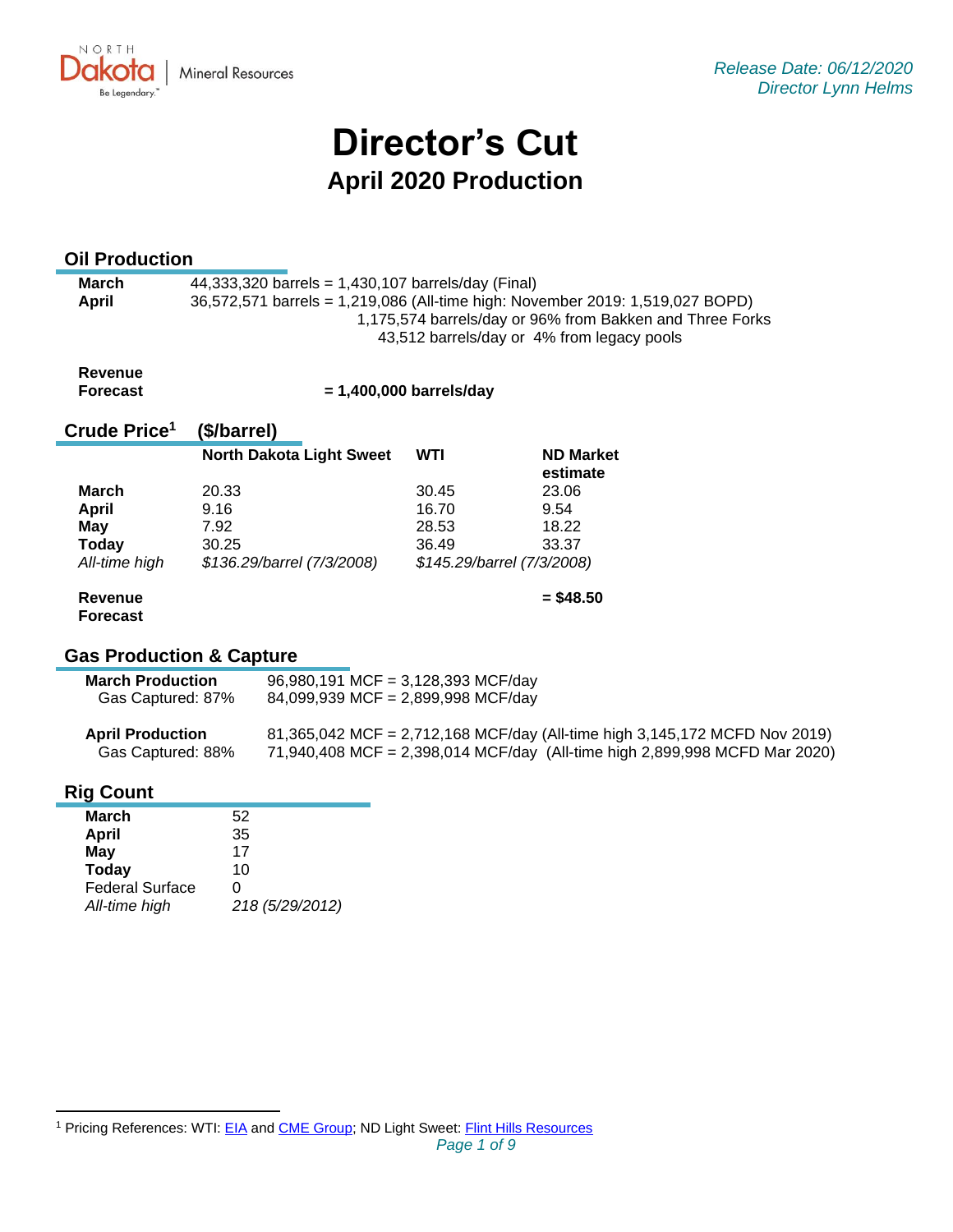

# **Wells**

|                                              | <b>February</b> | <b>March</b>             | <b>April</b>                                                                                                                                                                             | <b>May</b>                                                      | <b>Revenue</b><br><b>Forecast</b> |
|----------------------------------------------|-----------------|--------------------------|------------------------------------------------------------------------------------------------------------------------------------------------------------------------------------------|-----------------------------------------------------------------|-----------------------------------|
| <b>Permitted</b>                             | -               | 68 drilling<br>0 seismic | 62 drilling<br>0 seismic                                                                                                                                                                 | 59 drilling<br>0 seismic<br>(All-time high was 370 - Oct. 2012) | ۰                                 |
| <b>Completed</b>                             | 57 (Final)      | 120 (Revised)            | 58 (Preliminary)                                                                                                                                                                         | ۰                                                               | 90                                |
| Inactive <sup>2</sup>                        | ۰               | 2,161                    | 2,168                                                                                                                                                                                    | ۰                                                               | $\blacksquare$                    |
| <b>Waiting on</b><br>Completion <sup>3</sup> | ٠               | 972                      | 944                                                                                                                                                                                      | ۰                                                               |                                   |
| <b>Producing</b>                             | ۰               | 16,280                   | 15,465 (Preliminary)<br>(All-time high was<br>October 2019 - 16,169)<br>15,075 (97%) from<br>unconventional Bakken-<br><b>Three Forks</b><br>$390(3%)$ from legacy<br>conventional pools | $\blacksquare$                                                  | $\overline{\phantom{a}}$          |

# **Fort Berthold Reservation Activity**

|                               | Total   | Fee Land | <b>Trust Land</b> |
|-------------------------------|---------|----------|-------------------|
| Oil Production                | 292.253 | 86.819   | 205,434           |
| Drilling Rigs                 |         |          |                   |
| <b>Active Wells</b>           | 2 450   |          | 1 828             |
| Waiting on completion         | 85      |          |                   |
| Approved Drilling Permits 274 |         |          | クイマ               |
| <b>Potential Future Wells</b> | 4 114   | -142     | 2.972             |

# **Drilling and Completions Activity**

The drilling rig count was stable in the mid 50's second half of 2019 through March 2020. Industry projected 50-75% reduction in rig count May – June and the count is already down 82% with 1-2 more rig leases expected.

The number of well completions has been very volatile and has dropped dramatically since April as the number of active completion crews decreasing from 25 to 1.

Lower crude oil price has put extreme downward pressure on rig and completion crew counts. Unemployment claims are published every Thursday at <https://www.ndlmi.com/gsipub/index.asp?docid=687> indicating approximately 9,200 layoffs as of 6/06/20 with thousands more jobs at risk as PPP expires.

Drilling permit activity has slowed due oil price. Operators are still attempting to maintain a permit inventory of approximately 12 months, some experienced drilling rig crews and experienced completion crews.

<sup>2</sup> Includes all well types on IA and AB statuses: **IA** = Inactive shut in >3 months and <12 months;

**AB** = Abandoned (Shut in >12 months)

<sup>&</sup>lt;sup>3</sup> The number of wells waiting on completions is an estimate on the part of the director based on idle well count and a typical five-year average. Neither the State of North Dakota, nor any agency officer, or employee of the State of North Dakota warrants the accuracy or reliability of this product and shall not be held responsible for any losses caused by this product. Portions of the information may be incorrect or out of date. Any person or entity that relies on any information obtained from this product does so at his or her own risk.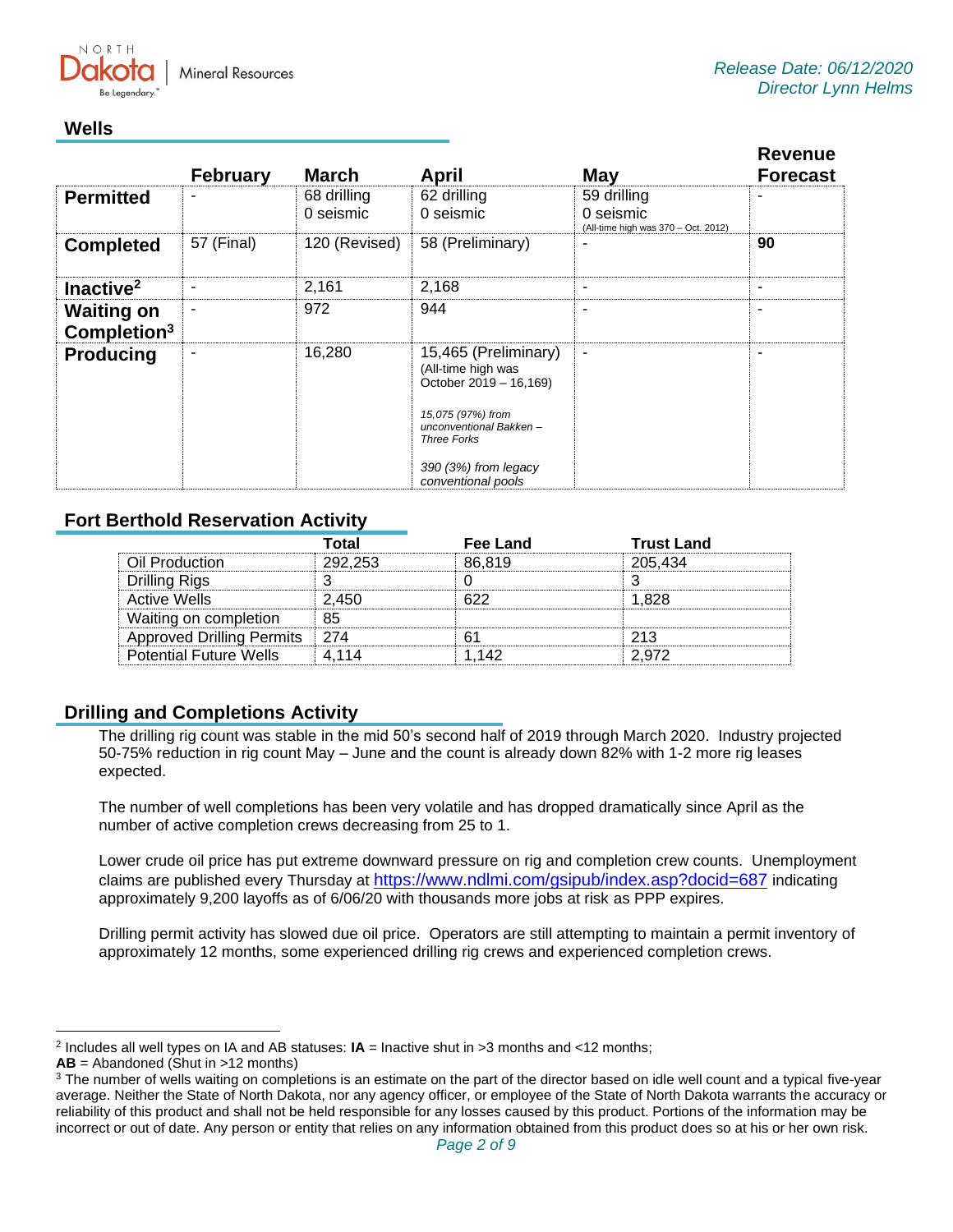

### **Crude Oil Markets**

The OPEC+ agreement to cut 9.7 million barrels per day has been extended through July. Liquid fuel demand bottomed out in May and is recovering slowly and is not expected to reach full recovery until 1<sup>st</sup> or 2<sup>nd</sup> quarter 2021.



Crude oil take away capacity including rail deliveries to coastal refineries is adequate, but could be disrupted due to:

- US Appeals Court for the ninth circuit upholding of a lower court ruling protecting the Swinomish Indian Tribal Community's right to sue to enforce an agreement that restricts the number of trains that can cross its reservation in northwest Washington state.
- A possible shut down of DAPL by US DC District Court in Civil Action No. 16-1534

#### **Seismic**

Seismic activity slowed again with the completion of carbon capture projects.

|  | Active Surveys   Recording   NDIC Reclamation Projects   Remediating   Suspended   Permitted |  |  |
|--|----------------------------------------------------------------------------------------------|--|--|
|  |                                                                                              |  |  |

#### **Gas Capture**

US natural gas storage has decreased to 18% above the five-year average as summer power demand for air conditioning begins while crude oil inventories are far above the long term average. Both indicate little potential for price volatility in the near future. North Dakota shallow gas exploration could be economic at future gas prices, but is not at the current price.

The price of natural gas delivered to Northern Border at Watford City has decreased \$0.04 to \$1.22/MCF. This results in a current oil to gas price ratio of 27 to 1. The state wide gas flared volume from March to April decreased 129,993 MCFD to 314,155 MCF per day and percent flared decreased to 12% while Bakken capture percentage increased to 89%. The Commission established the following gas

| The historical high flared percent was 36% in 09/2011                                                                    |                                        |                                        | capture goals:                                                                                                                                                                                                |  |  |
|--------------------------------------------------------------------------------------------------------------------------|----------------------------------------|----------------------------------------|---------------------------------------------------------------------------------------------------------------------------------------------------------------------------------------------------------------|--|--|
| Gas Capture Details:<br>Statewide<br>Statewide Bakken<br>Non-FBIR Bakken<br>FBIR Bakken<br>Trust FBIR Bakken<br>Fee FBIR | 88%<br>89%<br>91%<br>85%<br>82%<br>87% | 74%<br>77%<br>80%<br>85%<br>88%<br>91% | October 1, 2014 - December 31, 2014<br>January 1, 2015 - March 31, 2016<br>April 1, 2016 - October 31, 2016<br>November 1, 2016 - October 31, 2018<br>November 1, 2018 - October 31, 2020<br>November 1, 2020 |  |  |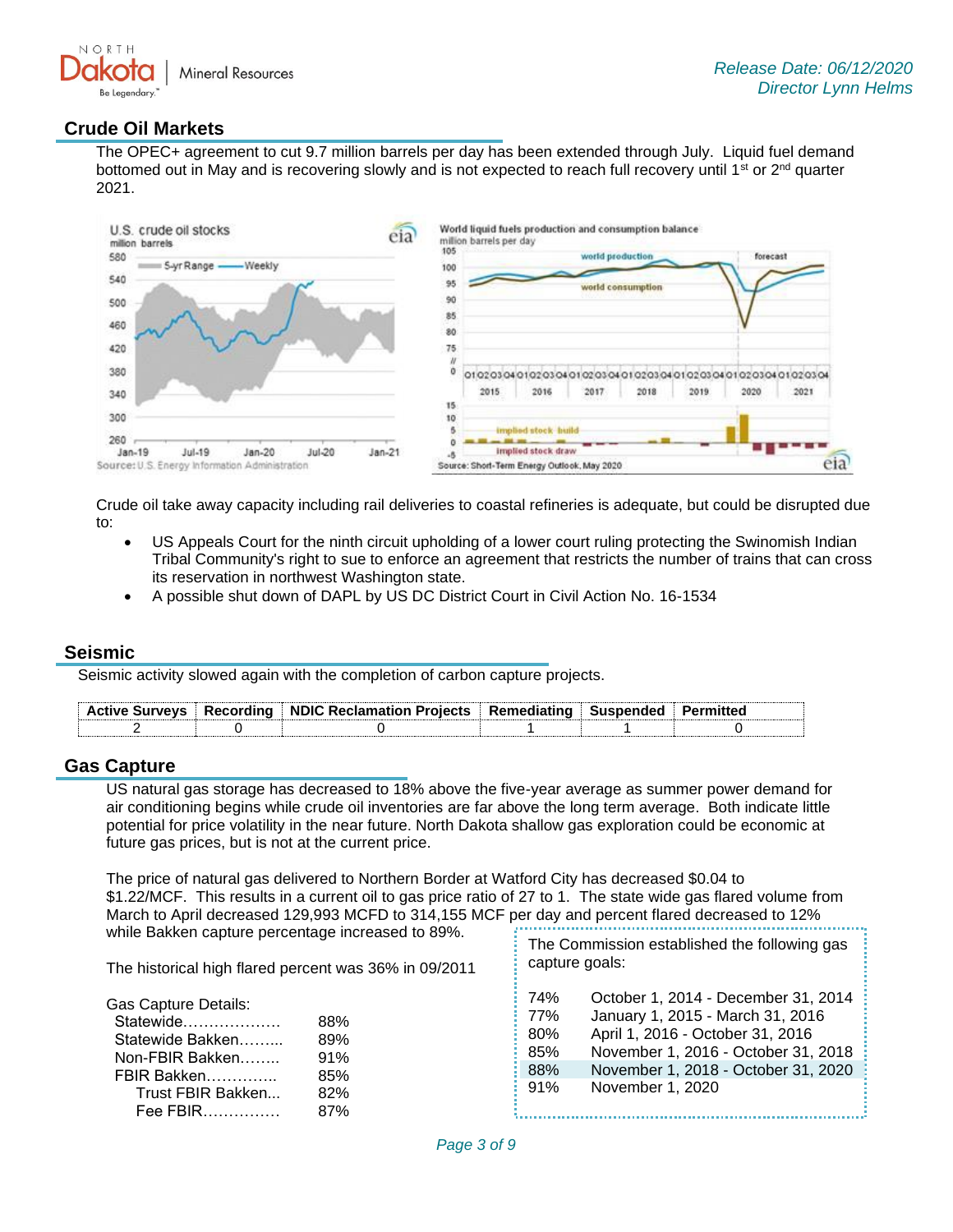

# **Agency Updates**

#### **Bureau of Indian Affairs**

**BIA** has published a new final rule to update the process for obtaining rights of way on Indian land. The rule was published 11/19/15 and became effective 12/21/15. The final rule can be found at [https://www.federalregister.gov/articles/2015/11/19/2015-28548/rights-of-way-on-indian-land.](https://www.federalregister.gov/articles/2015/11/19/2015-28548/rights-of-way-on-indian-land) On 3/11/16, the Western Energy Alliance filed a complaint and motion for a temporary restraining order and/or a preliminary injunction. On 04/19/16, the US District court for the District of North Dakota issued an order denying the motion for a preliminary injunction. The new valuation requirements were resulting in increased delays so BIA provided a waiver that expires 04/05/2020. On 03/09/2020 the NDIC submitted comments supporting an extension of that waiver through 04/05/2021 to allow infrastructure development to continue while BIA develops and implements the new process. NDIC comments can be found at<http://www.nd.gov/ndic/ic-press/Sweeney%20letter%20200309.pdf>

#### **Bureau of Land Management**

**BLM** published a new final rule 43 CFR Parts 3100, 3160 and 3170 to update and replace its regulations on venting and flaring of natural gas effective 1/17/16. The final rule can be viewed online at [https://www.blm.gov/programs/energy-and-minerals/oil-and-gas/operations-and-production/methane-and](https://www.blm.gov/programs/energy-and-minerals/oil-and-gas/operations-and-production/methane-and-waste-prevention-rule)[waste-prevention-rule](https://www.blm.gov/programs/energy-and-minerals/oil-and-gas/operations-and-production/methane-and-waste-prevention-rule). North Dakota, Wyoming, Montana, Western Energy Alliance, and IPAA filed for a preliminary injunction to prevent the rule going into effect until the case is settled. A hearing in Casper, Wyoming was held 1/6/17. On 1/16/17 the court denied all of the petitioners' motions for preliminary injunctions. **On 2/3/17 the US House of Representatives voted 221-191 to approve a Congressional Review Act resolution against the rule.** On 3/28/17 President Trump issued an executive order which in part directs "The Secretary of the Interior shall review the following final rules, and any rules and guidance issued pursuant to them, for consistency with the policy set forth in section 1 of this order and, if appropriate, shall, as soon as practicable, suspend, revise, or rescind the guidance, or publish for notice and comment proposed rules suspending, revising, or rescinding those rules:". This rule is included in the list as item (iv). North Dakota plans to continue active participation in the litigation of this rule until the BLM takes final action eliminating the rule. **On 5/10/17 the Senate voted 51 to 49 against the CRA, allowing the rule to remain in effect.** On 6/27/17 U.S. D. Ct. Judge Skavdahl granted BLM's motion to extend the merits briefing schedule by 90 days, based on BLM's APA 705 stay and BLM's representations regarding its plans to reconsider the VF Rule. Opening briefs were filed 7/3/17. On 7/5/17 California and New Mexico sued BLM in the U.S. District Court for the Northern District of California, seeking a declaratory judgement that BLM's APA 705 stay was illegal and vacating the stay. The relief they request would vacate the stay of the January 2018 compliance et al deadlines, bringing them all back into force. BLM officials encouraged North Dakota to intervene. On 7/12/17 a group of NGOs including the Fort Berthold Protectors of Water and Earth Rights filed a separate suit against the BLM in federal court in the U.S. District Court for the Northern District of California, seeking a declaratory judgement that BLM's APA 705 stay was illegal and vacating the stay. California and New Mexico, along with various environmental groups, have challenged BLM's stay in the Northern District of California, and filed a motion for summary judgment on 7/26/17. On 8/24/17 North Dakota filed a response supporting BLM's motion, a motion to intervene, and a motion to change venue to Wyoming in an attempt to prevent all of the litigation regarding the timing of the Flaring Rule, including the future rulemakings further extending compliance deadlines that BLM has stated that it intends to publish, could end up in front of the magistrate judge in the Northern District of California instead of Judge Skavdahl in Wyoming. On 10/04/17 the federal magistrate judge in the Northern District of California granted the summary judgement motion by California, New Mexico, and several NGOs throwing out BLM's administrative and temporary postponement of several of the future rules compliance dates/obligations. On 10/05/17 the BLM issued a Federal Register Notice for a proposed rule that if finalized will delay certain requirements of the BLM Rule until January 17, 2019. North Dakota submitted comments to (1) support BLM's decision to delay certain compliance requirements and (2) continue to make the record that BLM exceeded its authority to promulgate the rule in the first place with particular emphasis on the specific/unique North Dakota considerations at issue. NDIC comments are available

at [http://www.nd.gov/ndic/ic-press/dmr-blm-comments17-11.pdf.](http://www.nd.gov/ndic/ic-press/dmr-blm-comments17-11.pdf) BLM, the states of CA & NM, and the NGOs supporting the current final rule were granted an extension to file response briefs to December 11<sup>th</sup> in the WY court. On 11/29/17 North Dakota filed a response to industry petitioner's motion for a preliminary injunction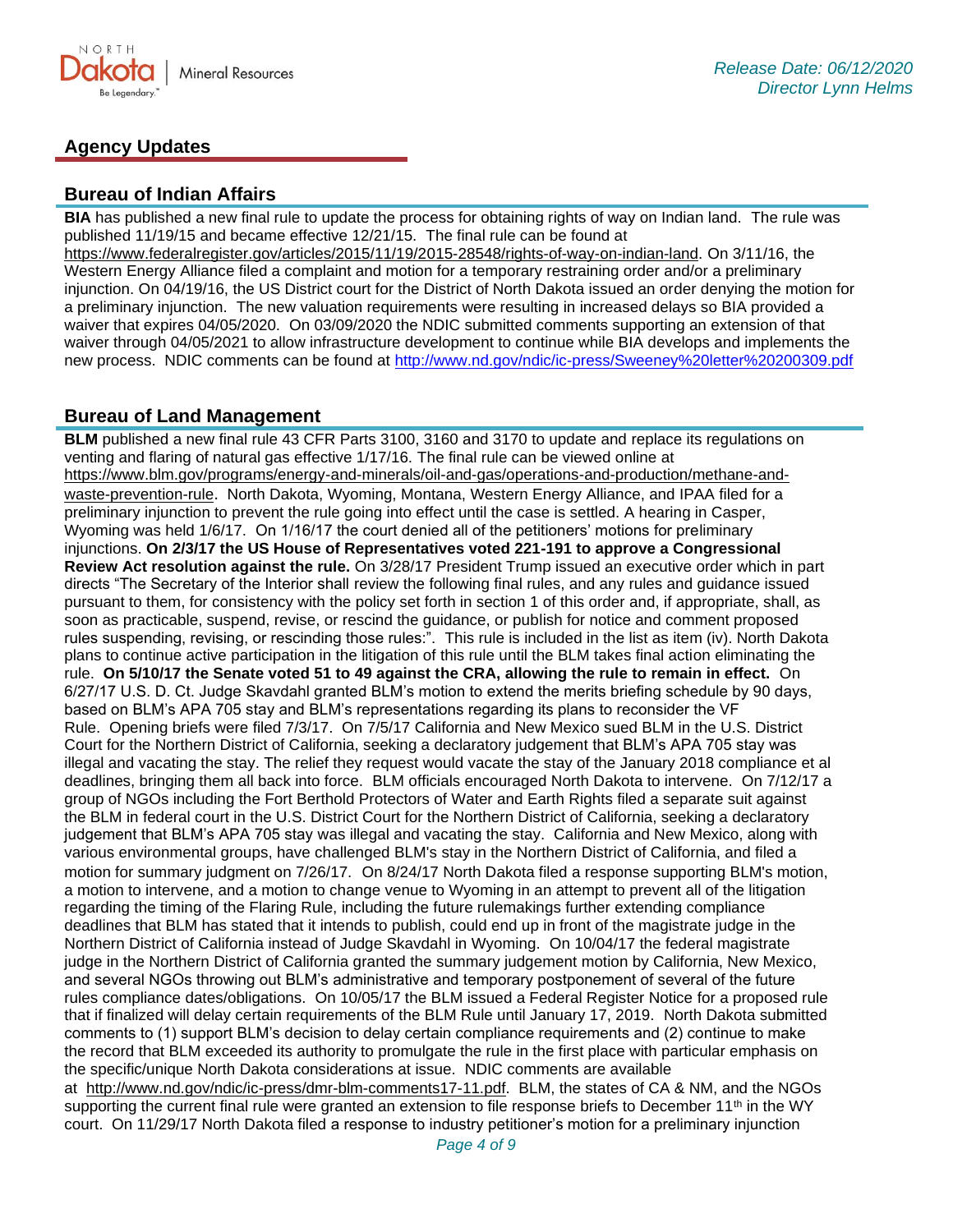supporting a preliminary or permanent injunction. On 12/4/17 USDOJ petitioned the 9th US Judicial Circuit Court in San Francisco to review and overturn the Northern District of California court's November decision ordering the US Bureau of Land Management to make oil and gas producers comply with the methane emissions requirements while the rules are being reviewed. On 12/7/17 BLM published a rule in the Federal Register delaying the methane regulation until January 2019, saying the previous rule is overly burdensome to industry. Officials said the delay will allow the federal Bureau of Land Management time to review the earlier rule while avoiding tens of millions of dollars in compliance costs to industry that may turn out to be unnecessary. On 12/19/17 BLM was sued by California, New Mexico, and a large group of NGOs in the Northern District of California federal court over the 12/7/17 rule extending certain compliance dates in BLM's 2016 Rule. The complaint requests that BLM's extension rule be set aside and the provisions it relates to reinstated. On 12/26/17 BLM filed a motion seeking to stay the litigation in the U.S. District Court case in WY and to vacate the January 5 briefing deadline, a motion in which the industry trade associations and Montana and Wyoming joined. North Dakota and Texas filed a short response on 12/27/17 asking the Court to deny the motion or allow until 1/12/18 to fully respond to BLM's holiday week motion. On 12/29/17 the Wyoming district court granted BLM's motion to stay the 2016 Rule challenge litigation. On 2/22/18 BLM published a new rule proposal to revise the 2016 final Waste Prevention Rule (also known as the venting and flaring rule). The proposed rule would eliminate duplicative regulatory requirements and re-establish long-standing requirements that the 2016 final rule sought to replace. The Federal Register notice specifically requested comment on ways that the BLM can reduce the waste of gas by incentivizing the capture, reinjection, or beneficial use of the gas. NDIC comments can be viewed at [http://www.nd.gov/ndic/ic-](http://www.nd.gov/ndic/ic-press/blm%20comments%20180417.pdf)

[press/blm%20comments%20180417.pdf.](http://www.nd.gov/ndic/ic-press/blm%20comments%20180417.pdf) On 2/22/18 Judge Orrick in the Northern District of California entered a preliminary injunction against the BLM's "Suspension Rule" which suspended for one year certain compliance deadlines in BLM's Venting and Fairing Rule. Judge Orrick also denied North Dakota's motion to transfer the case to the District of Wyoming where Judge Skavdahl had stayed the original rule on the grounds that parties were protected by the Suspension Rule. The immediate effect of this decision was to reinstate the BLM Venting and Fairing Rule in full, along with compliance deadlines that became effective January 17, 2018, and remove the protections relied upon by Judge Skavdahl the District of Wyoming case. On 3/7/18 U.S. District Court Judge Skavdahl granted the North Dakota/Texas Motion to lift the stay in the challenge to the BLM's Venting & Flaring Rule. The California Court explicitly adopted North Dakota's central position in intervention - stating that "I express no judgment whatsoever in this opinion on the merits of the [V&F] Rule," showing great deference to Judge Skavdahl and the existing case in his Court and rejecting the California, NM, and NGOs request to uphold the V&F Rule. On 4/4/18 U.S. District Judge Skavdahl issued an order granting Wyoming's request for a partial stay of the Rule under Section 705 of the APA. The Court's limited Stay Order provides immediate relief to industry, but the balance of the Rule, including BLM's unlawful exercise of authority over State and private mineral interests through an over-inclusive application of communitization remains. The Court denied the North Dakota/Texas motion to move forward to complete briefing on the merits, and also denied industry's motion for a preliminary injunction. The Court expressed frustration with " the administrative dysfunction" reflected by this case as it ping-pongs between the District Courts of Wyoming and California and BLM's various attempts to delay, rescind or replace the Rule, concluding that "going forward on the merits at this point remains a waste of judicial resources and disregards prudential ripeness concerns." On 4/5/18 15 NGOs filed a Notice of Appeal with the 10th Circuit. California & New Mexico followed suit on 4/5/18 and have now also filed an appeal with the 10th Circuit. On 9/12/18 North Dakota filed a brief in the 10<sup>th</sup> Circuit Court of Appeals urging the Court, if it chooses to reverse the Wyoming district court's Stay Order, to remand the case back to the Wyoming district court with direction to finish this protracted legal process by promptly proceeding to a ruling on the merits. On 9/18/18 BLM issued their final rule revising the Obama-era Waste Prevention Rule, also referred to as the venting and flaring rule. The new rule will better align venting and flaring regulations with President Trump's priorities on energy development, job creation, and reduced compliance costs. These changes will also allow BLM to recognize existing state regulatory efforts and avoid duplicative requirements. In response to comments and after further consideration, the BLM made the following modifications to the proposed rule in this final rule: (1) Clarification that the 24-hour limit on royalty-free flaring during downhole well maintenance and liquids unloading in § 3179.104 applies "per event"; (2) Addition of a standard for "applicable rules, regulations, or orders" of a State regulatory agency or tribe in § 3179.201(a); and (3) Addition of a provision allowing for tribes to seek BLM approval to have tribal rules apply in place of any or all of the provisions of subpart 3179. The revised rule goes into effect on 11/27/18. On 9/28/18 a coalition of 17 conservation and tribal citizen groups filed a lawsuit challenging the decision to revise the Bureau of Land Management's Waste Prevention Rule, stating that the rule violates a number of existing federal policies. The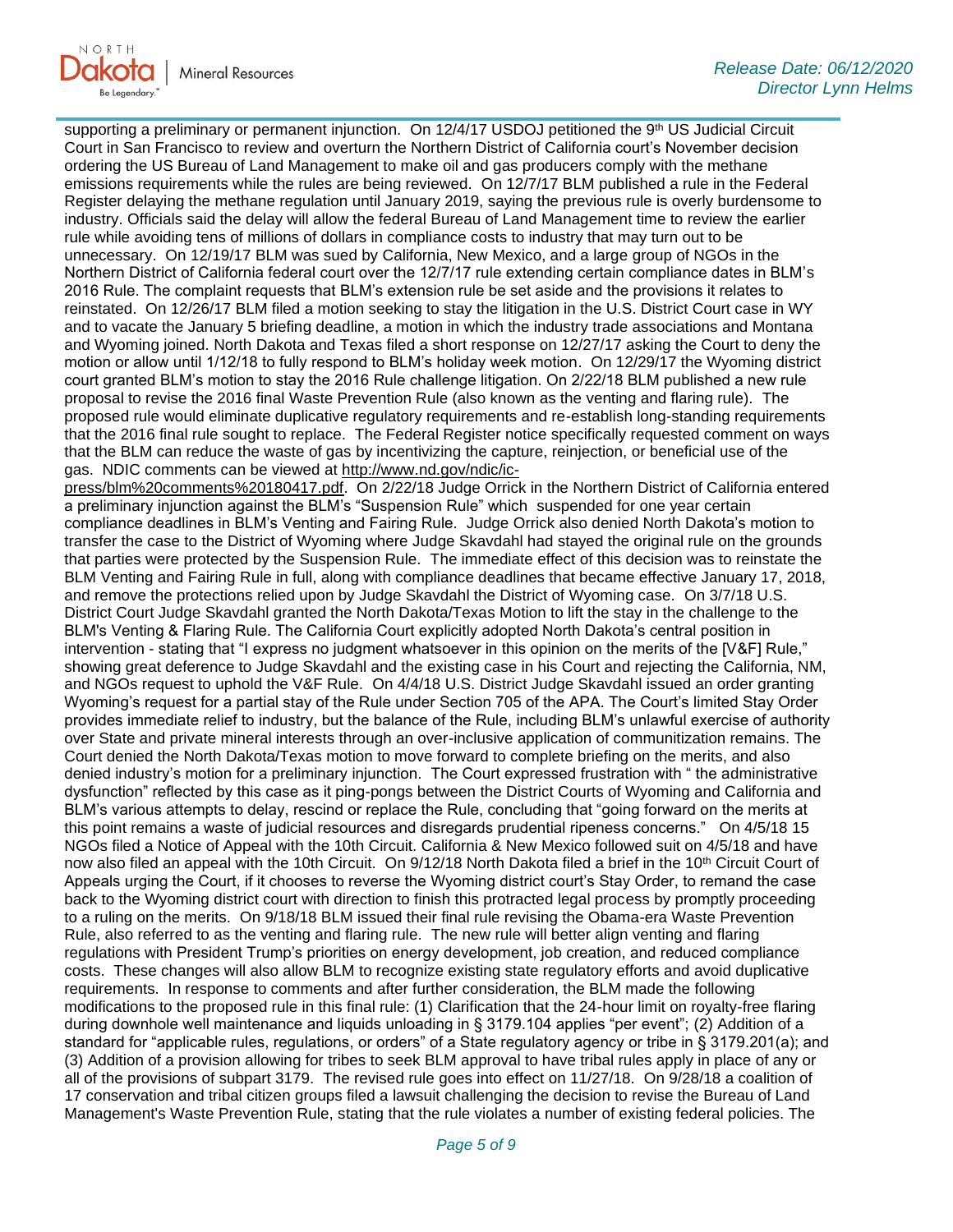

states of New Mexico and California also filed a lawsuit challenging BLM's action. The BLM and NDIC have reached an impasse on negotiations for an agreement to implement section 3179.201, but continue to communicate regarding possible ways to resolve the disagreement.

**BLM** revised final regulations for hydraulic fracturing on federal and Indian lands were published in the CFR on 3/26/15 and they were scheduled to go into effect 6/24/15. North Dakota, Colorado, Utah, Wyoming, Western Energy Alliance, and IPAA filed for a preliminary injunction to prevent the rules going into effect until the case is settled. Following a lengthy hearing in Casper, Wyoming on 6/23/15, the court issued a stay on the rules. On 9/30/15 the court granted a preliminary injunction, preventing the rules from being enforced until litigation on the rule is final. The 10<sup>th</sup> Circuit Court of Appeals issued an order 3/10/16 denying the industry alternative motion for a stay. On 6/21/16 the court found the rule to be unlawful and ordered it set aside. The plaintiffs filed a motion with the US Court of Appeals for the Tenth Circuit to dismiss the appeal of the preliminary injunction. The Department of Justice on behalf of the BLM and the intervening environmental groups filed an appeal of the decision on the rule and oppose the motion to dismiss the appeal of the preliminary injunction. The North Dakota Response Brief to the US Court of Appeals for the Tenth Circuit was filed 9/15/16. NDIC comments on the rule can be found at [http://www.nd.gov/ndic/ic-press/BLM-comments-](http://www.nd.gov/ndic/ic-press/BLM-comments-120625.pdf)[120625.pdf](http://www.nd.gov/ndic/ic-press/BLM-comments-120625.pdf). On 3/28/17 President Trump issued an executive order which in part directs "The Secretary of the Interior shall review the following final rules, and any rules and guidance issued pursuant to them, for consistency with the policy set forth in section 1 of this order and, if appropriate, shall, as soon as practicable, suspend, revise, or rescind the guidance, or publish for notice and comment proposed rules suspending, revising, or rescinding those rules". This rule is included in the list as item (i). On 5/4/2017 BLM filed a request asking the court to hold the appeal in abeyance as it will "soon" initiate a rulemaking process to revise or rescind the 2015 Rule, that it had the authority to issue the Rule, but conceding that the Rule does not reflect BLM's current priorities or policies, as reflected in certain recent Presidential Executive Orders. After the BLM submitted its filings the 10th Circuit Court Appeals immediately directed the petitioners (including North Dakota) and the intervenors to file briefs by 6/5/17 to respond to BLM's position. Two amicus groups that submitted merits briefs (the law school professors and former DOI officials) filed supplemental amicus briefs on the questions posed by the Court following the change of Administrations. The Court's Supplemental Order authorized the filing of these additional amicus briefs. Both briefs seek to capitalize on the BLM's continued insistence that it had the authority to issue the Rule (but concede that the 2015 HF Rule does not reflect BLM's current priorities or policies as reflected in certain recent Presidential Executive Orders). The two amicus groups solicit the Court to rule on the merits of the BLM and NGO appeals and to overturn the District Court decision, actually asking the Court to issue an advisory opinion on the BLM's authority. In addition to addressing the NGO arguments, North Dakota will respond to these two briefs in the context that all three parties are asking the Court to do what it is prohibited from doing by Article III of the U.S. Constitution. North Dakota filed a response brief 6/20/17 in support of the BLM action to put the rule in abeyance and take final action vacating the rule. Oral arguments before the  $10<sup>th</sup>$  Circuit took place  $7/27/17$ . A recording of the oral arguments is now available on the home page of the court's website [http://www.ca10.uscourts.gov.](https://urldefense.proofpoint.com/v2/url?u=http-3A__www.ca10.uscourts.gov&d=DwMGaQ&c=2s2mvbfY0UoSKkl6_Ol9wg&r=-wqsZnBxny594KY8HeElow&m=Ul_VtJUX6iW5pvHjCcBxUWtskC0F4Dhry3sPtcEHvCw&s=laRHiLDv5w8otcQWQjpn82WMieoB2AZ-Q4M1LFQPL5s&e=) NDIC filed comments supporting BLM's rescission of the rule that can be found at [http://www.nd.gov/ndic/ic-press/dmr](http://www.nd.gov/ndic/ic-press/dmr-blm-comment17-9.pdf)[blm-comment17-9.pdf.](http://www.nd.gov/ndic/ic-press/dmr-blm-comment17-9.pdf) On 09/21/17 the 10th Circuit issued a split (2-1) decision to dismiss the appeals as prudentially unripe, vacate the district court's judgment invalidating the rule, and remand with instructions to dismiss the underlying action without prejudice. Appellees State of North Dakota, State of Colorado, State of Utah, and State of Wyoming's filed a Petition for Panel Rehearing And/Or Request for En Banc Determination on 11/03/17. On 11/06/17 the court ordered the appellants to file a response to the Petition on or before 11/20/2017. The En Banc rehearing request was denied. The  $10<sup>th</sup>$  circuit court has not yet issued its mandate ending the current round of litigation in the Wyoming District court. The Ute tribe filed a motion on 1/12/18 asking the court to dismiss the appeals as moot based on the publication of the rescission rule and leave the WY court decision to vacate the rule in place. The court ordered the DOJ and BLM to file a response by 1/22/18. On 12/29/17 BLM published a final rule rescinding the 2015 Hydraulic Fracturing rules with 2 exceptions 1) the rule does not restore language requiring pre-approval of non-routine hydraulic fracturing operations and 2) the rule does not rescind changes to 43 CFR 3160 due to other rules published between 3/26/15 and 12/29/17 (electronic filing and venting & flaring rules). On 2/7/18 North Dakota filed a reply in support of its motion to dismiss the original rule appeal as moot pursuant to Federal Rule of Appellate Procedure 27(a)(4), and request that the Court should not issue the mandate, nor vacate the District Court's judgment based on two new and important developments: (1) on December 29, 2017, the Bureau of Land Management (BLM) promulgated a final rule rescinding the Hydraulic Fracturing Rule ("HF Rule"), and (2) on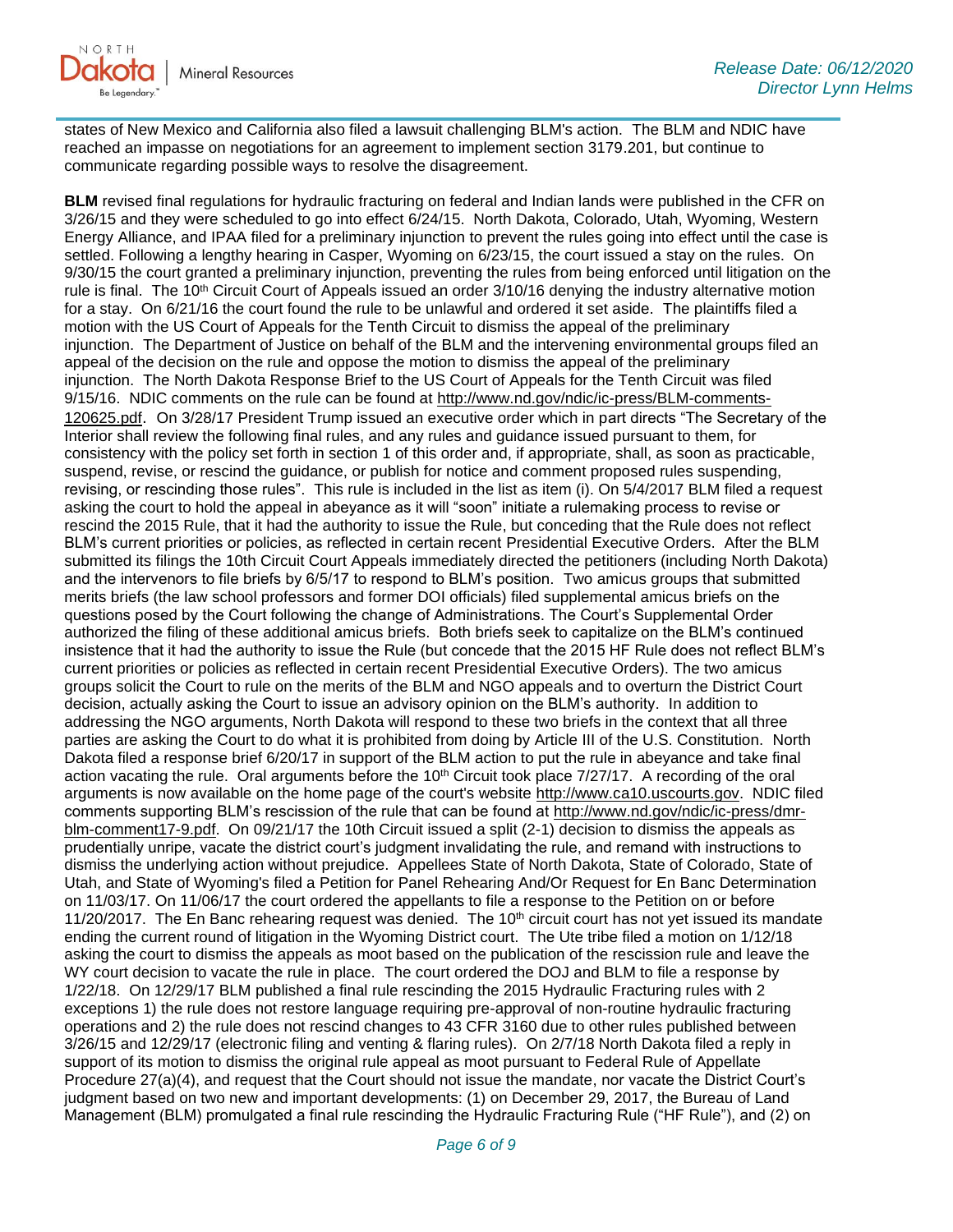

January 24, 2018, the Citizen Group Intervenors challenged the repeal of the HF Rule ("HF Repeal Rule") in the U.S. District Court for the Northern District of California.

### **Council on Environmental Quality**

**CEC** On 02/25/2020 the Council on Environmental Quality published a proposal to modernize its National Environmental Policy Act (NEPA) regulations. On 03/09/2020 the NDIC submitted comments in support of the CEQ proposal. NDIC comments can be found at [http://www.nd.gov/ndic/ic](http://www.nd.gov/ndic/ic-press/Council%20of%20Environmental%20Quality%20200309.pdf)[press/Council%20of%20Environmental%20Quality%20200309.pdf](http://www.nd.gov/ndic/ic-press/Council%20of%20Environmental%20Quality%20200309.pdf)

#### **Environmental Protection Agency**

**EPA** On 08/21/2018 the U.S. Environmental Protection Agency (EPA) proposed a new rule to reduce greenhouse gas (GHG) emissions from existing coal-fired electric utility generating units and power plants across the country. This proposal, entitled the Affordable Clean Energy (ACE) Rule, establishes emission guidelines for states to use when developing plans to limit GHGs at their power plants. The ACE Rule replaced the prior administration's Clean Power Plan (CPP) and instead empowers states, promotes energy independence, and facilitates economic growth and job creation. Pursuant to President Trump's Executive Order 13873, which directed Federal agencies to review burdensome regulations, the EPA undertook a review of the CPP. Many believed the CPP exceeded EPA's authority under the Clean Air Act, which is why 27 states, 24 trade associations, 37 rural electric co-ops, and three labor unions challenged the rule. The Supreme Court issued an unprecedented stay of the rule. The proposal was published in the Federal Register on 8/31/18 and EPA took comment on the proposal for 60 days and held a public hearing. More information is available at [https://www.epa.gov/stationary-sources-air-pollution/proposal-affordable](https://www.epa.gov/stationary-sources-air-pollution/proposal-affordable-clean-energy-ace-rule)[clean-energy-ace-rule.](https://www.epa.gov/stationary-sources-air-pollution/proposal-affordable-clean-energy-ace-rule) On July 8, 2019, EPA issued the final Affordable Clean Energy rule (ACE) and repealed the Clean Power Plan. On the same day the American Lung Association and the American Public Health Association filed a challenge to the rules in the U.S. Court of Appeals for the District of Columbia. Since then, 22 states, the District of Columbia and six municipalities led by the state of New York lodged a challenge to the rules in the D.C. Circuit, followed closely by a third challenge brought by environmental groups. Numerous industry groups and power providers are seeking to intervene in the litigation in support of the ACE rule. The EPA has asked the court to expedite review of the challenges in the hope of achieving a resolution in the D.C. Circuit by summer of 2020.

**EPA** On 08/24/18 Trump administration officials at EPA announced they are phasing out the agency's enforcement focus on animal waste pollution and the oil and gas industry. Enforcement chief Susan Bodine said she wants to shift the focus away from oil and gas as a sector deserving of extra scrutiny and toward prioritizing broad environmental problems, such as air pollution.

**EPA** On 6/3/16 the final rule proposing a suite of changes to Clean Air Act permitting requirements for new and modified emissions sources in the oil and natural gas industry was published in the Federal Register. On 6/29/16 the NDIC decided to file a Petition for Review with the US Appeals Court for the District of Columbia to defend the state's sovereign jurisdiction over oil and gas regulation. Thirteen other states have joined this effort. North Dakota declined the standard offer to explore settlement through the court's mediation program. The proposed actions and NDIC comments are as follows:

o Proposed New Source Performance Standards – Docket ID number EPA-HQ-OAR-2010-0505. NDIC comments can be found at<http://www.nd.gov/ndic/ic-press/EPA-HQ-OAR-2010-0505.pdf>

o Draft Control Techniques Guidelines – Docket ID number: EPA-HQ-OAR-2015-0216. NDIC comments can be found at<http://www.nd.gov/ndic/ic-press/EPA-HQ-OAR-2015-0216.pdf>

o Proposed Source Determination Rule – Docket ID number: EPA-HQ-OAR-2013-0685. NDIC comments can be found at<http://www.nd.gov/ndic/ic-press/EPA-HQ-OAR-2013-0685.pdf>

o Proposed Federal Implementation Plan for Implementing Minor New Source Review Permitting in Indian Country – Docket ID number: EPA-HQ-OAR-2014-0606. NDIC comments are at [http://www.nd.gov/ndic/ic-press/EPA-HQ-](http://www.nd.gov/ndic/ic-press/EPA-HQ-OAR-2014-0606.pdf)[OAR-2014-0606.pdf](http://www.nd.gov/ndic/ic-press/EPA-HQ-OAR-2014-0606.pdf).

North Dakota et al. and EPA have filed motions to govern further proceedings and briefing schedules. On 3/28/17 President Trump issued an executive order which in part directs "The Administrator shall review the final rule entitled "Oil and Natural Gas Sector: Emission Standards for New, Reconstructed, and Modified Sources," 81 Fed. Reg. 35824 (November 3, 2016), and any rules and guidance issued pursuant to it, for consistency with the policy set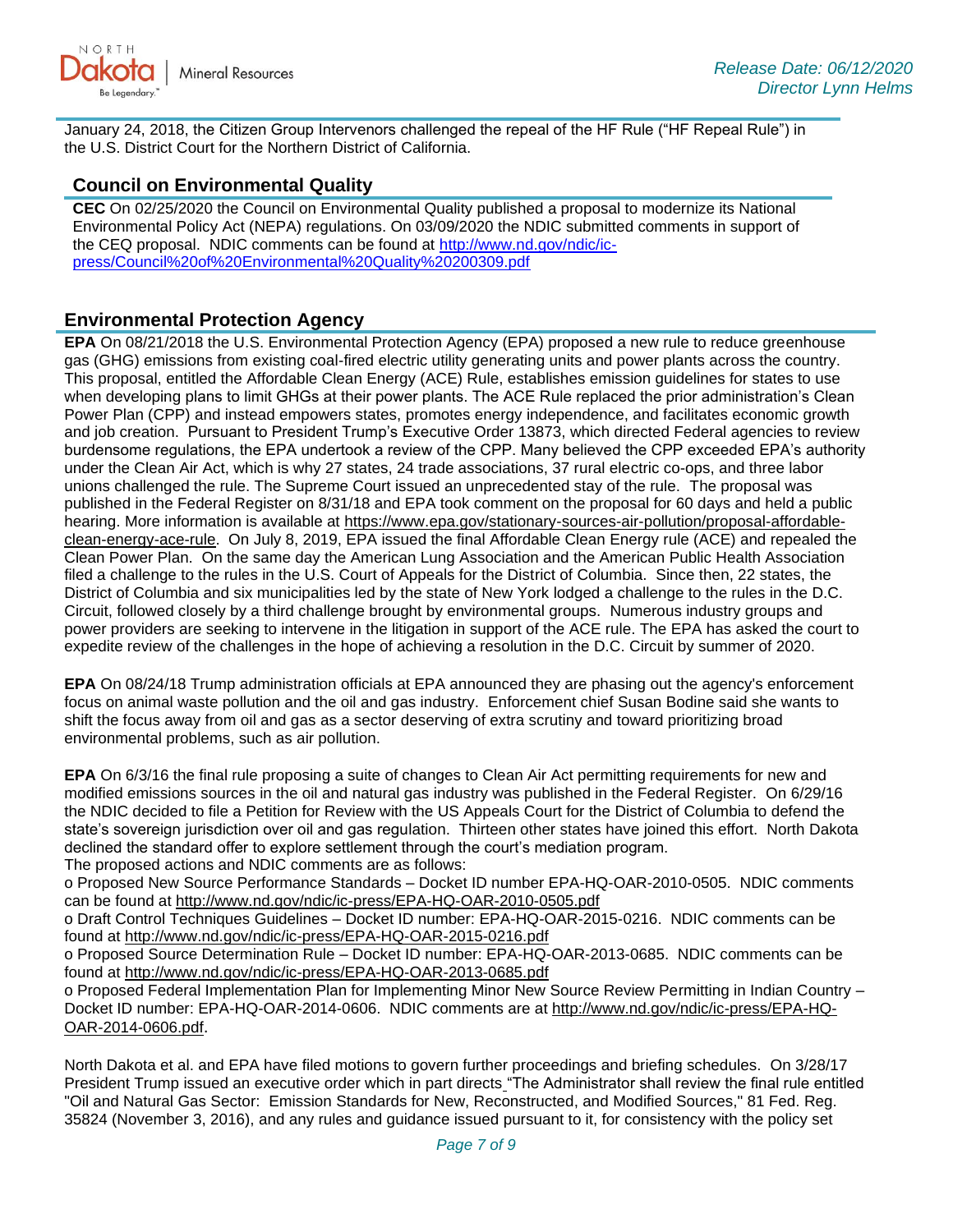

forth in section 1 of this order and, if appropriate, shall, as soon as practicable, suspend, revise, or rescind the guidance, or publish for notice and comment proposed rules suspending, revising, or rescinding those rules." On 4/7/17 EPA filed a motion to hold the cases in abeyance. On 6/8/17 the NGO environmental groups challenged EPA's November 5th decision to issue a 90 day stay of the Rule's upcoming implementation dates. The NGOs argue that EPA's justifications for its stay (onerous implementation costs and excessive state administrative burdens) of the Rule were already raised and rejected by EPA during EPA's original rulemaking and that the requirements of a "judicial stay" are not met. The NGO's action is a new case, filed in the D.C. Circuit. They have also filed an emergency motion asking the Court to immediately vacate EPA's decision. On November 3 the DC Circuit court issued a 2:1 decision granting the NGO petition and vacating EPA's 90 day stay of the rule. North Dakota filed an amicus brief in support of the EPA stay. On 7/13/17 the same DC Circuit court granted an EPA motion to recall the mandate and granting 14 days for then EPA to seek reconsideration or review by the full court. API and WVA along with other states filed petitions for rehearing en banc, but on 8/10/17 the entire DC Circuit issued an order denying the API and WVa et al States petitions. EPA now proposes a 2-year stay of certain provision in the oil and gas NSPS. North Dakota filed comments on 8/9/17 in support of the proposed 2-year stay. On 11/8/17 EPA published a Federal Register notice request for supplemental comments relating to the current Administration's efforts to change course on the oil and gas sector methane regulations put in place by the Obama Administration. North Dakota did not submit additional comment to EPA because the North Dakota comments submitted on 8/9/17 correctly advocate that EPA's rationale for the two year stay also justifies outright repeal of the original Rule, so it justifies a two year stay. On 9/11/18 EPA proposed targeted improvements to the 2016 New Source Performance Standards for the oil and gas industry that streamline implementation, reduce duplicative EPA and state requirements, and significantly decrease unnecessary burdens on domestic energy producers. This oil and gas targeted improvements package is expected to save up to approximately \$484 million in regulatory costs from 2019 – 2025 or \$75 million annually. NDIC comments can be found at<http://www.nd.gov/ndic/ic-press/EPA-HQ-OAR-2017-0757.pdf>

# **Pipeline and Hazardous Materials Safety Administration**

**PHMSA** Advance notice of proposed rulemaking (ANPRM)was announced 1/10/17. SUMMARY: PHMSA is considering revising the Hazardous Materials Regulations (HMR) to establish vapor pressure limits for unrefined petroleum-based products and potentially all Class 3 flammable liquid hazardous materials that would apply during the transportation of the products or materials by any mode. PHMSA is currently assessing the merits of a petition for rulemaking submitted by the Attorney General of the State of New York regarding vapor pressure standards for the transportation of crude oil. The petition requests that PHMSA implement a Reid Vapor Pressure (RVP) limit less than 9.0 pounds per square inch (psi) for crude oil transported by rail. This rule making could substantially interfere with NDIC oil conditioning regulations. You can read about the NDIC regulations at [https://www.dmr.nd.gov/oilgas/2014Permitting\(2\).asp.](https://www.dmr.nd.gov/oilgas/2014Permitting(2).asp) NDIC submitted comments on 3/20/17 and the comment period closed on 5/19/17. On 6/6/2018 Senator Schumer wrote urging DOE and PHMSA to propose and quickly finalize a rule establishing federal volatility standards for the shipment of crude oil by rail in the United States. The NDIC submitted a letter on 6/28/18 to proactively correct several conclusions and statements in Senator Schumer's letter about NDIC oil conditioning regulations and provide the background and a better understanding of the state's oil conditioning standards for Bakken, Three Forks, and/or Sanish crude oil prior to market transport. On 5/11/20 PHMSA published notice of withdrawal of this proposed rulemaking.

**PHMSA** On 5/9/19 Governor Inslee signed into law Washington State Engrossed Substitute Senate Bill 5579 "Crude Oil by Rail – Vapor Pressure" which became effective on 7/28/19. On 7/17/19 the North Dakota Attorney General and Montana Attorney General filed an application for preemption of the Washington Volatility Restrictions on Crude Oil Transported by Rail. The state of Washington requested a 30 day extension of the comment period to 9/23/19 which PHMSA granted. Response to comments deadline was 10/23/19. On 5/11/20 PHMSA published notice of Administrative Determination of Preemption of the WA statute and rules. This decision is subject to a petition for reconsideration for 20 days and a petition for judicial review for 60 days after publication in the Federal Register.

# **US Forest Service**

**USFS** published for comment on 11/2/18 draft supplemental environmental impact statement for oil and gas leasing on the Dakota Prairie Grasslands. The proposal documents can be found at <https://www.fs.usda.gov/project/?project=40652> and clicking on Analysis. The recommended alternative